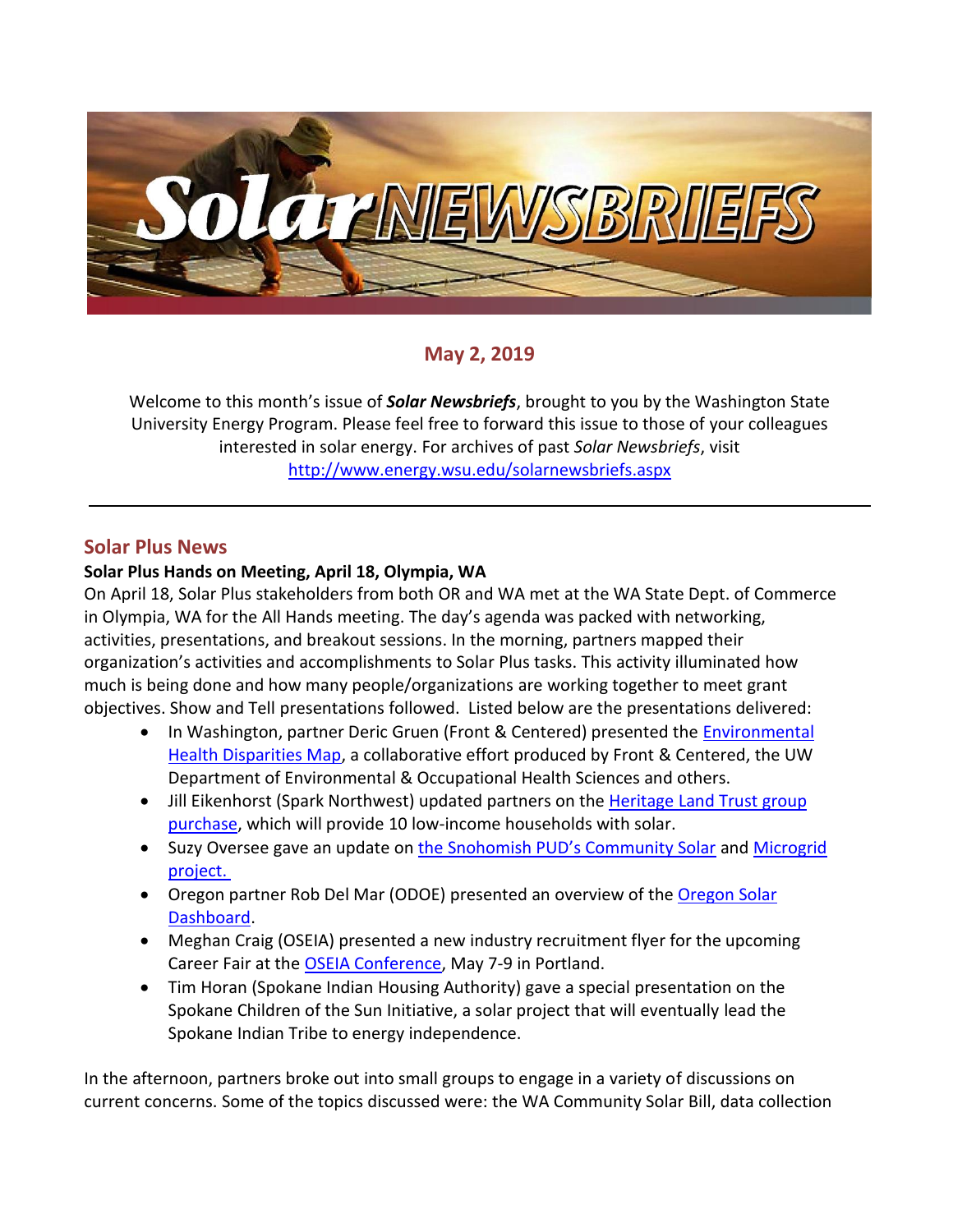in a post-incentive era, integrating solar into low-income energy assistance, and – new to Solar Plus's third year statement of work objectives – the publication of a paper on the issues involved in the co-location of solar and agriculture. Solar Plus partners plan to hold another Hands On meeting in the fall.

### **Oregon News**

#### **City of Bend Installing Solar at Water Filtration Facility**

The water filtration facility of Bend, OR is going solar thanks to funding from Pacific Power's Blue Sky participants. The \$60,341 grant will help support the installation of 360 solar base-mounted modules at the water facility, located on Skyliners Rd. west of Bend. The funding covers about 25 percent of the total expected project cost of \$266,000 – Betsy Lillian, *Solar Industry*, April 12, 2019: <https://solarindustrymag.com/city-of-bend-installing-solar-at-water-filtration-facility/>

### **Homeowner Avoided 'Energy Guzzlers' for more Efficient Options and it's Paying Off**

When Bruce Sullivan set out to build his dream retirement home in 2015, his goal was to get his utilities costs as low as possible. Today the 900-square-foot, Bend, OR home that he shares with his wife has more than accomplished that, he said. The one-bedroom, one-bathroom house is what Sullivan calls a "zero energy" home. To read more, see Lori Konish, CNBC, April 23, 2019: [https://www.cnbc.com/2019/04/22/this-homeowner-avoided-energy-guzzlers-for-more-efficient](https://www.cnbc.com/2019/04/22/this-homeowner-avoided-energy-guzzlers-for-more-efficient-options.html)[options.html](https://www.cnbc.com/2019/04/22/this-homeowner-avoided-energy-guzzlers-for-more-efficient-options.html)

#### **Central Oregon Site Eyed for 320-Acre Solar Farm**

While many renewable energy sources have drawn attention locally, solar remains the hottest option in Crook County, an area known for its "300 days of sunshine." The county already boasts the largest plant in the state, and five other solar projects have received land use approval locally. Most of the approved sites are southwest of town along Millican Road. Another project might join that list in the future as the Crook County Planning Commission is holding a hearing March 27 for a new application. The proposed West Prineville Solar Farm would occupy 320 acres – Jason Chaney, *Portland Tribune*, March 29, 2019: [https://pamplinmedia.com/pt/9-news/423827-329401-central](https://pamplinmedia.com/pt/9-news/423827-329401-central-oregon-site-eyed-for-320-acre-solar-farm-)[oregon-site-eyed-for-320-acre-solar-farm-](https://pamplinmedia.com/pt/9-news/423827-329401-central-oregon-site-eyed-for-320-acre-solar-farm-)

### **Washington News**

### **A Closer Look at Washington's Superb New 100 percent Clean Electricity Bill**

The bill contains groundbreaking changes to the way the state's utilities do business. Last month, New Mexico targeted 100 percent clean by 2045. The Maryland legislature recently passed a bill targeting 50 percent renewable by 2030 and looking into the viability of 100 percent by 2040. Illinois [might pass a 100 percent target soon.](https://www.utilitydive.com/news/business-enviro-groups-see-strong-prospects-for-illinois-100-clean-energy/549482/) Of course [California](https://www.vox.com/energy-and-environment/2018/8/31/17799094/california-100-percent-clean-energy-target-brown-de-leon) and [Hawaii](https://www.scientificamerican.com/article/as-hawaii-aims-for-100-renewable-energy-other-states-watching-closely/) already have, to say nothing of [more than 100 US cities](https://www.sierraclub.org/ready-for-100/commitments) (most recently [Chicago\)](https://www.smartcitiesdive.com/news/chicago-clean-energy-commitment/552622/). – David Vox, *VOX*, April 18, 2019: [https://www.vox.com/energy-and-environment/2019/4/18/18363292/washington-clean-energy](https://www.vox.com/energy-and-environment/2019/4/18/18363292/washington-clean-energy-bill)[bill](https://www.vox.com/energy-and-environment/2019/4/18/18363292/washington-clean-energy-bill)

**Commerce Awards \$1.6 million for Solar Energy Projects**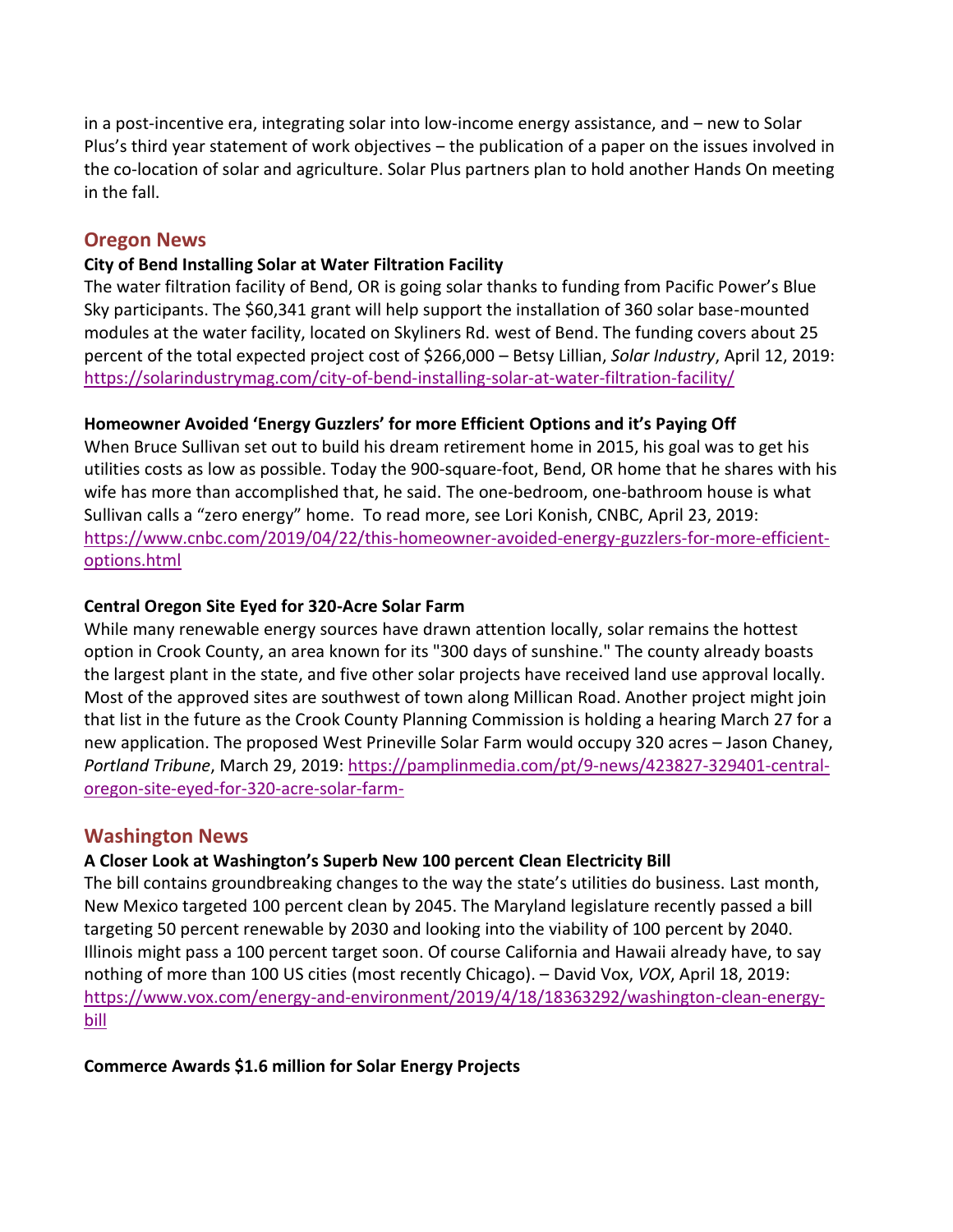*One Energy Development, Peninsula Light Company and TUUSSO Energy win latest round of state Clean Energy Fund grants targeting expansion of solar energy around the state.* 

The Washington State Department of Commerce announced over \$1.6 million in grants from the state's [Clean Energy Fund](http://www.commerce.wa.gov/CEF) to three projects that will advance the development of solar energy in Washington. To read more and learn of other Clean Energy Fund grant opportunities see: [https://www.commerce.wa.gov/news-releases/community-grants/commerce-awards-1-6-million](https://www.commerce.wa.gov/news-releases/community-grants/commerce-awards-1-6-million-for-solar-energy-projects/)[for-solar-energy-projects/](https://www.commerce.wa.gov/news-releases/community-grants/commerce-awards-1-6-million-for-solar-energy-projects/)

### **Avista Says it will Produce Completely Clean Electricity by 2045**

Avista Corp. began as the Washington Water Power Co., generating its power from the Spokane Falls. The company, the primary energy provider in Eastern Washington, plans to return to those green roots, and said this week it would produce 100 percent clean electricity by 2045 –Nicholas Deshais, *The Spokesman-Review*, April 19, 2019:

[https://www.spokesman.com/stories/2019/apr/19/avista-says-it-will-produce-completely-clean](https://www.spokesman.com/stories/2019/apr/19/avista-says-it-will-produce-completely-clean-elect/)[elect/](https://www.spokesman.com/stories/2019/apr/19/avista-says-it-will-produce-completely-clean-elect/)

# **Clallam County PUD: Community Solar Participation Agreements to be Accepted Beginning April 15, 2019**

PUD #1 of Clallam County (Clallam PUD) will begin accepting paid participation agreements for the purchase of units of its community solar installation, expected to begin production in late 2019. The project, to be sited at 410 E. Washington St. in Sequim, WA, will be a 30kW project consisting of approximately 96 panels and estimated to produce up to 32,000 kWh annually over 25 years. Read more here: [https://www.clallampud.net/community-solar-participation-agreements-to-be](https://www.clallampud.net/community-solar-participation-agreements-to-be-accepted-beginning-april-15-2019/)[accepted-beginning-april-15-2019/](https://www.clallampud.net/community-solar-participation-agreements-to-be-accepted-beginning-april-15-2019/)

# **Snohomish PUD Starts Selling Solar**

Snohomish PUD is selling solar power to the people. The utility's "community solar" program went live Monday, April 22 – Earth Day – offering PUD customers the opportunity to buy into a nearly finished 2-acre 500-kilowatt solar energy project in Arlington. "People can now have ownership of solar power," said Scott Gibson, Snohomish PUD project manager. "Maybe you can't put solar on your roof because you live in an apartment or because of HOA rules or you want to be more environmentally sustainable. Whatever the reason, you can now buy into this project*." – Stanwood Camano News*, by Evan Caldwell, April 22, 2019.

[https://www.goskagit.com/scnews/news/snohomish-pud-starts-selling-solar/article\\_3e56cb78-](https://www.goskagit.com/scnews/news/snohomish-pud-starts-selling-solar/article_3e56cb78-651d-11e9-b29b-17b4a8247f07.html) [651d-11e9-b29b-17b4a8247f07.html](https://www.goskagit.com/scnews/news/snohomish-pud-starts-selling-solar/article_3e56cb78-651d-11e9-b29b-17b4a8247f07.html)

# **Snohomish PUD Solar Project Includes Low-Income Set Aside**

The Snohomish County Public Utility District began signing up subscribers April 22 for its community solar program in Arlington, WA and is already close to selling out units. So far, customers have reserved 5,613 solar energy units. Each unit represents one-fifth of a solar panel and costs \$120. A single customer cannot buy more than 130 solar energy units. There is a total of 8,100 solar energy units in the 500-kW solar farm, which has 1,620 solar panels – Peter Maloney, *American Public Power Association*, April 26, 2019: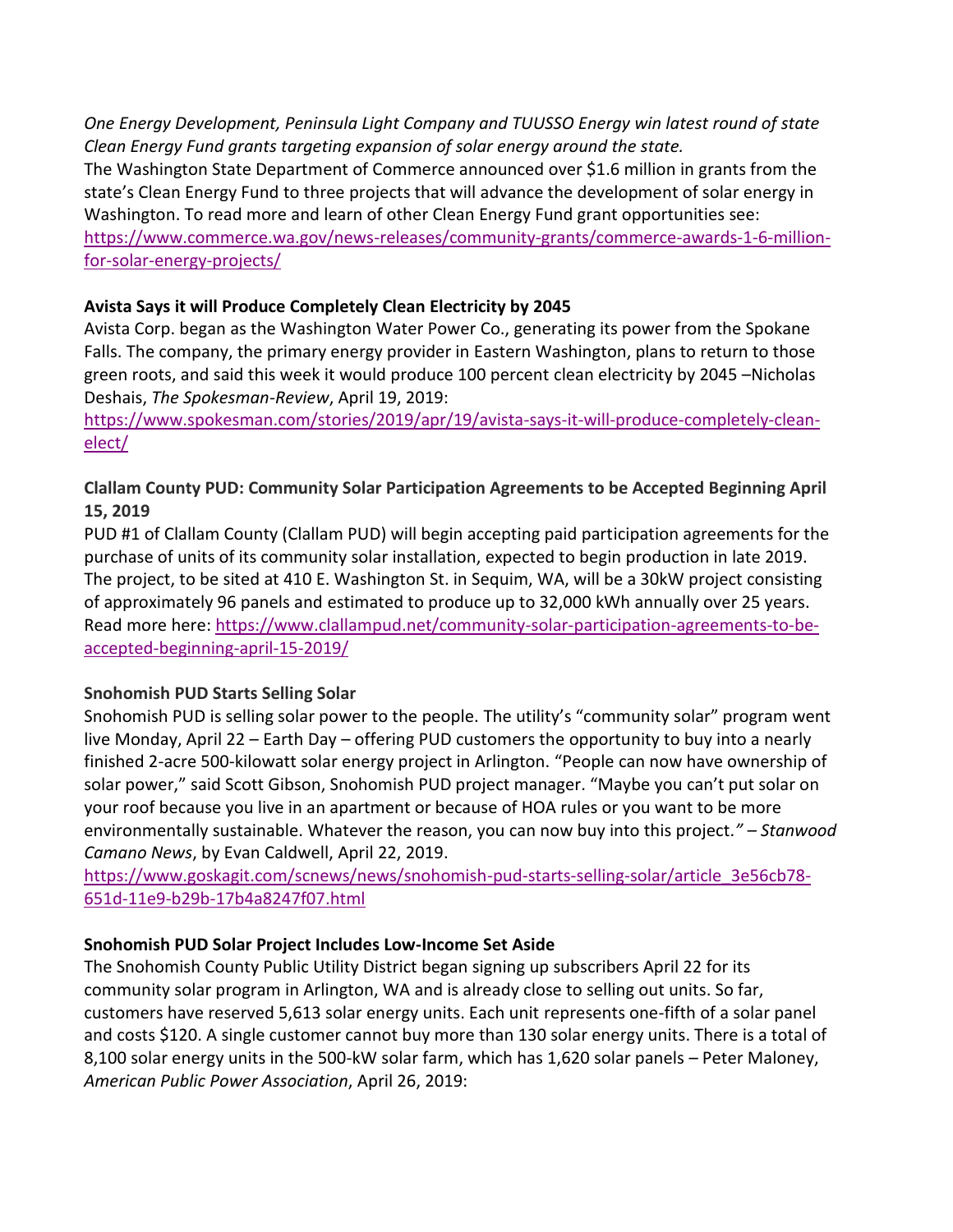# [https://www.publicpower.org/index.php/periodical/article/snohomish-pud-solar-project-includes](https://www.publicpower.org/index.php/periodical/article/snohomish-pud-solar-project-includes-low-income-set-aside)[low-income-set-aside](https://www.publicpower.org/index.php/periodical/article/snohomish-pud-solar-project-includes-low-income-set-aside)

### **How a Seattle Solar Entrepreneur First saw the Light in Rural Kenya**

Edwin Ngugi Wanji first came across solar panels while dissecting calculators as a kid. Now he's teaching the power of solar to kids in Seattle and across the world – Read more at: *Crosscut*, April 9, 2019:<https://crosscut.com/2019/04/how-seattle-solar-entrepreneur-first-saw-light-rural-kenya>

### **National**

#### **Energy Equity: Bringing Solar Power to Low-Income Communities**

Millions of Americans lack access to solar energy because they cannot afford the steep upfront costs. Now, more than a dozen states are adopting "community solar" programs that are bringing solar power and lower energy bills to low-income households from New York to California – Read more at: Maria Gallucci, *Yale Environment 360*, April 4, 2019:

<https://e360.yale.edu/features/energy-equity-bringing-solar-power-to-low-income-communities>

# **Conferences, Events, and Webinars**

### **Oregon Solar Energy Conference, May 7-9, 2019, Portland, OR**

The Oregon Solar Energy Conference features three days of well-curated content including keynote presentations from industry leaders. The conference blends the best networking opportunities with training, panel discussions and new technology. Take advantage of interacting with over 30 solar, storage and smart energy exhibitors. To register and view the course schedule see: <http://oregonsolarenergyconference.com/schedule/>

### **Oregon's First Solar Career Fair, May 7, 2019, Portland, OR**

Expand your network. Meet qualified and interested job candidates, learn where you can find more resources when you are hiring or job seeking, and hear others' solar stories. This is a career fair but not a traditional one. The fair will be organized by job function rather than by business so you can hear from industry professionals about their roles in solar. The goal is to make it easy to network with new people whether you're recruiting, looking for a new job, or expanding your network. This is free to attend, but registration is required. For more information and to register: <https://www.oseia.org/latest-news/careerfair1>

### **Oregon's Energy Future Conference: The Business of Clean Energy & Efficiency**

Oregon's Energy Future is the State's signature clean energy event. Now in its 13<sup>th</sup> year, Oregon's Energy Future connects policy with practice and addresses the industry's current challenges and opportunities. To see the agenda and to register, go to:<http://www.oregonenergyfuture.com/>

# **7 th Annual Solar Winery Tour**

On Saturday, May 4, 2019, Solar Oregon will be combining two member passions – solar and wine. This daylong event, the 7th annual Solar Winery Tour, will include transportation, lunch and wine tasting at 3 of Oregon's leading solar powered wineries. Winery Hosts this year ar[e Ruby Vineyard,](http://www.rubyvineyard.com/) [Alloro Vineyards](https://www.allorovineyard.com/) and Vidon Vineyard. For more information and to register see: